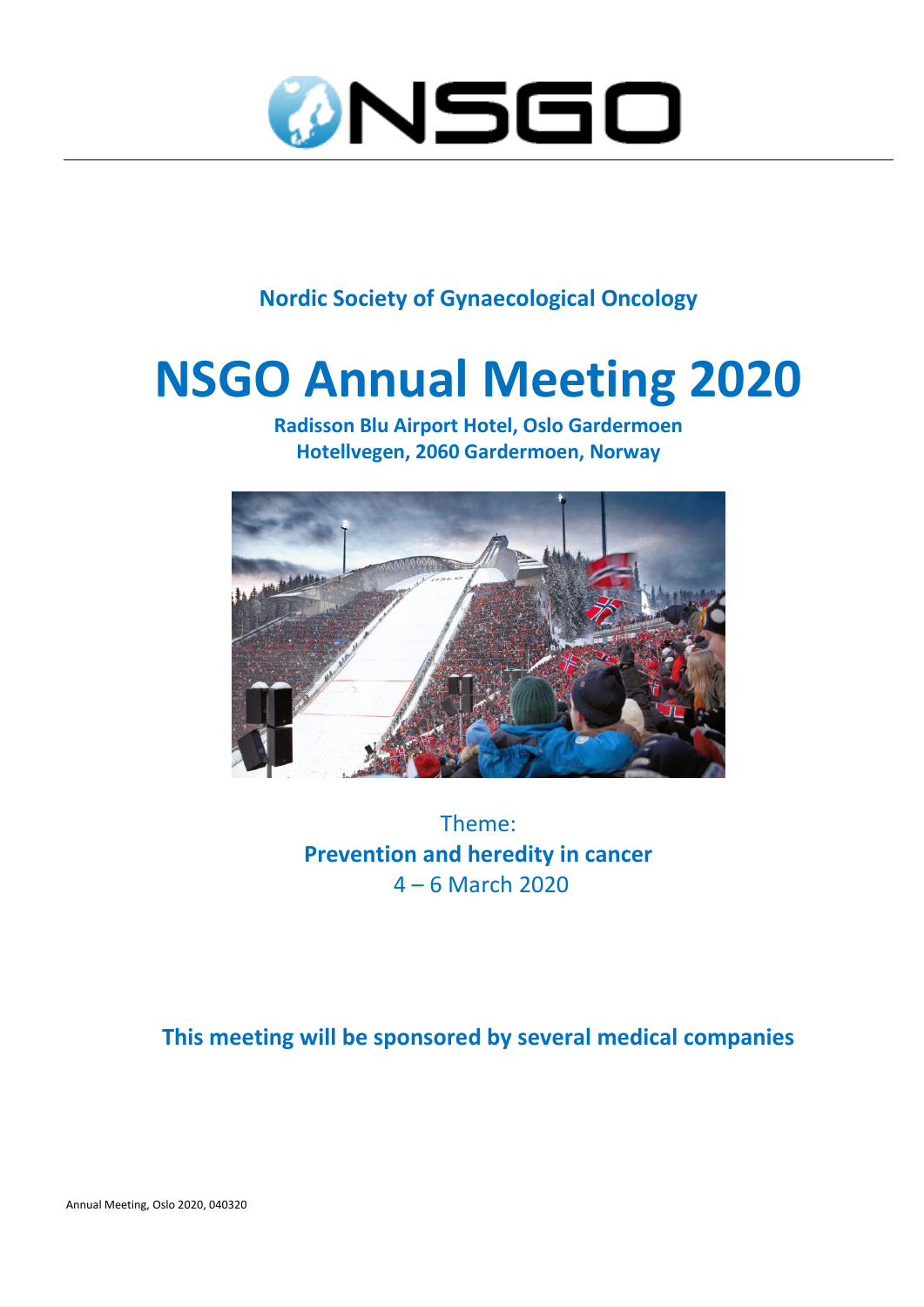

**Wednesday 4.3.2020**

**Colposcopy precourse Organized by local organizer**

**Afternoon/evening: meetings CTU-Foundation Board (prior to evening symposium), NSGO Board (after evening symposium)**

| $18.00 - 18.30$ | <b>Buffet</b>                                                                                      |
|-----------------|----------------------------------------------------------------------------------------------------|
| $18.30 - 20.30$ | NSGO Symposium: Immuno-Oncology in Gynaecological cancers<br>Chairs: Mansoor Mirza and Line Bjørge |
|                 | 18.30 - 18.50 Lana Kandalaft: an overview                                                          |
| $18.50 - 19.10$ | Ana Oaknin: IO in cervical cancer                                                                  |
| $19.10 - 19.30$ | Mansoor Raza Mirza: IO in endometrial cancer                                                       |
| $19.30 - 19.50$ | Jonathan Ledermann: IO in ovarian cancer                                                           |
| $19.50 - 20.30$ | <b>Discussion</b>                                                                                  |

This activity is supported by a grant from GSK. The Scientific Satellite Symposium is an official part of NSGO's Annual Scientific Meeting Program.

## **Thursday 5.3.2020**

**08.00 – 09.30 NSGO-CTU Scientific committee Meeting (closed) 08.00 – 09.30 Other WG:s,** such as Surgery Group, Radiotherapy Group, Quality WG. WG chairmen will call the meetings

| $09.30 - 10.00$ | Registration                                                                            |
|-----------------|-----------------------------------------------------------------------------------------|
| $10.00 - 10.10$ | Opening of the Annual Meeting / NSGO President                                          |
| $10.10 - 12.30$ | <b>SESSION: Preventing gynecological cancers</b><br>Chairs: Line Bjørge and Isa Niemann |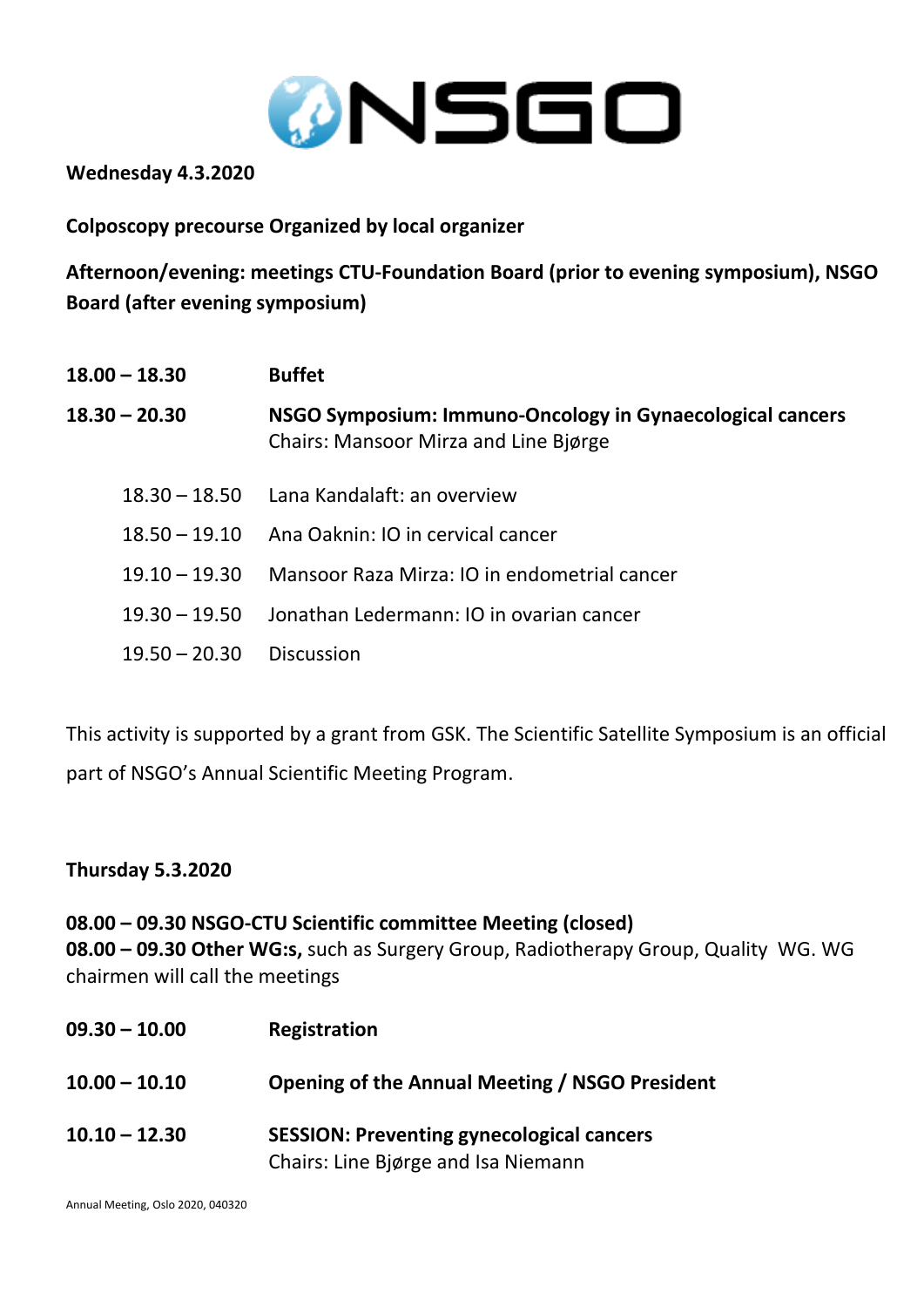

- 10.15 10.45 Joakim Dillner: Prospects for elimination of cervical cancer
- 10.45 11.15 Emma Crosbie: Prevention of endometrial cancer
- 11.15 11.45 Martin Widschwendter: Epigenome –based risk prediction of gynecological cancers
- 11.45 12.15 Discussion
- **12.15 – 14.00 Exhibition and Lunch (13-14)**
- **14.00 – 16.00 Investigator meeting** Chair: Mansoor Mirza
- **16.00 – 17.00 3MThesis competition with refreshments**
- **17.00 – 17.30 Coffee break and exhibition**
- **17.30 – 19.00 NSGO Symposium: PARP-inhibitors treatment in ovarian cancer** Chairs: Mansoor Mirza and Annika Auranen
	- 17.30 17.50 Ian McNeish: The molecular landscape of ovarian cancer
	- 17.50 18.10 Robert Coleman: PARP-inhibitors at frontline treatment of ovarian cancer
	- 18.10 18.30 Mansoor Mirza: PARP-inhibitors at recurrence of ovarian cancer
	- 18.30 19.00 Discussion

This activity is supported by a grant from AstraZeneca. The Scientific Satellite Symposium is an official part of NSGO's Annual Scientific Meeting Program.

| 20.00                  | <b>Welcome drink</b>                                                                                                                                    |
|------------------------|---------------------------------------------------------------------------------------------------------------------------------------------------------|
| $20.30 -$              | <b>Dinner</b>                                                                                                                                           |
| <b>Friday 6.3.2020</b> |                                                                                                                                                         |
| $08.00 - 09.00$        | <b>General Assembly (closed)</b>                                                                                                                        |
| $09.00 - 11.30$        | SESSION: How has knowledge of genetics and heredity impacted<br>treatment of gynecological cancers?<br><b>Chairs Annika Auranen and Gabriel Lindahl</b> |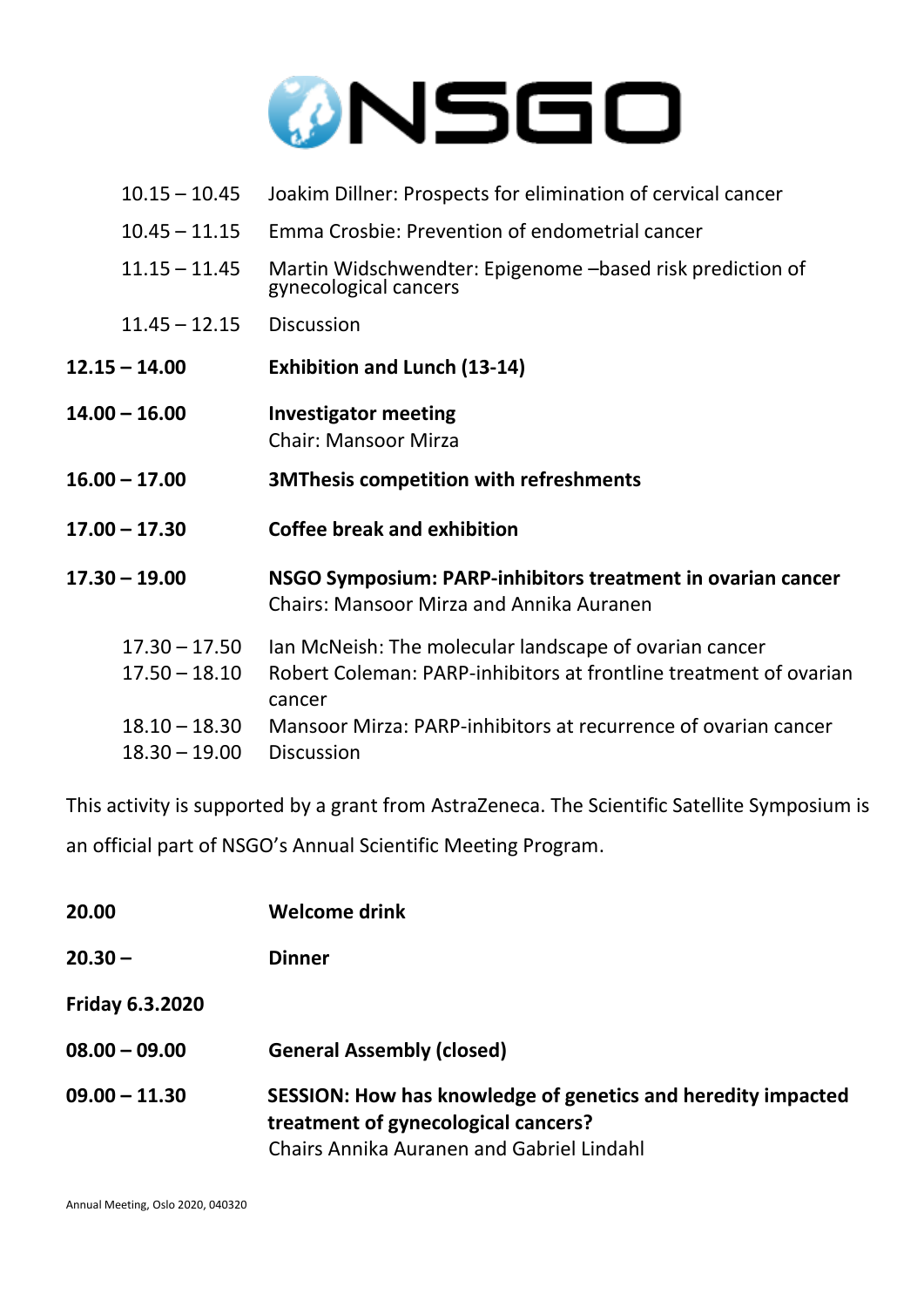

- 09.05 09.35 Þórunn Rafnar : BRCA1 and BRCA2 and BRCA related mutations, where do we stand
- 09.35 10.15 Panel discussion with Nordic representatives + Emma Crosbie and Susana Banerjee
	- What are the testing procedures in different Nordic countries for OVCA patients
	- What are the findings? Founder mutations? VUS? etc
	- Other questions regarding BRCAtesting (cascade testing,cost eff.etc)
	- Risk-reducing strategies / guidelines used
- 10.15 11.00 Susana Banerjee: Ovca treatment options based on molecular classification/BRCAmut/HRD
- 11.00 11.30 Discussion
- **11.30 – 12.30 Lunch**

**12.30 – 14.45 SESSION: How has knowledge of genetics and heredity impacted treatment of gynecological cancers?** *continued* Chairs: Päivi Kannisto and Ben Davidson

- 12.30 13.00 Pål Møller: Endometrial and ovarian cancer in Lynch Syndrome
- 13.00 13.30 Ben Davidson: Endometriosis-associated neoplasia
- 13.30 14.00 Hanny Pijnenborg: Personalized therapy for EC
- 14.00 14.30 Discussion
- **14.30 – 14.45 Introducing NSGO 2021, adjourn**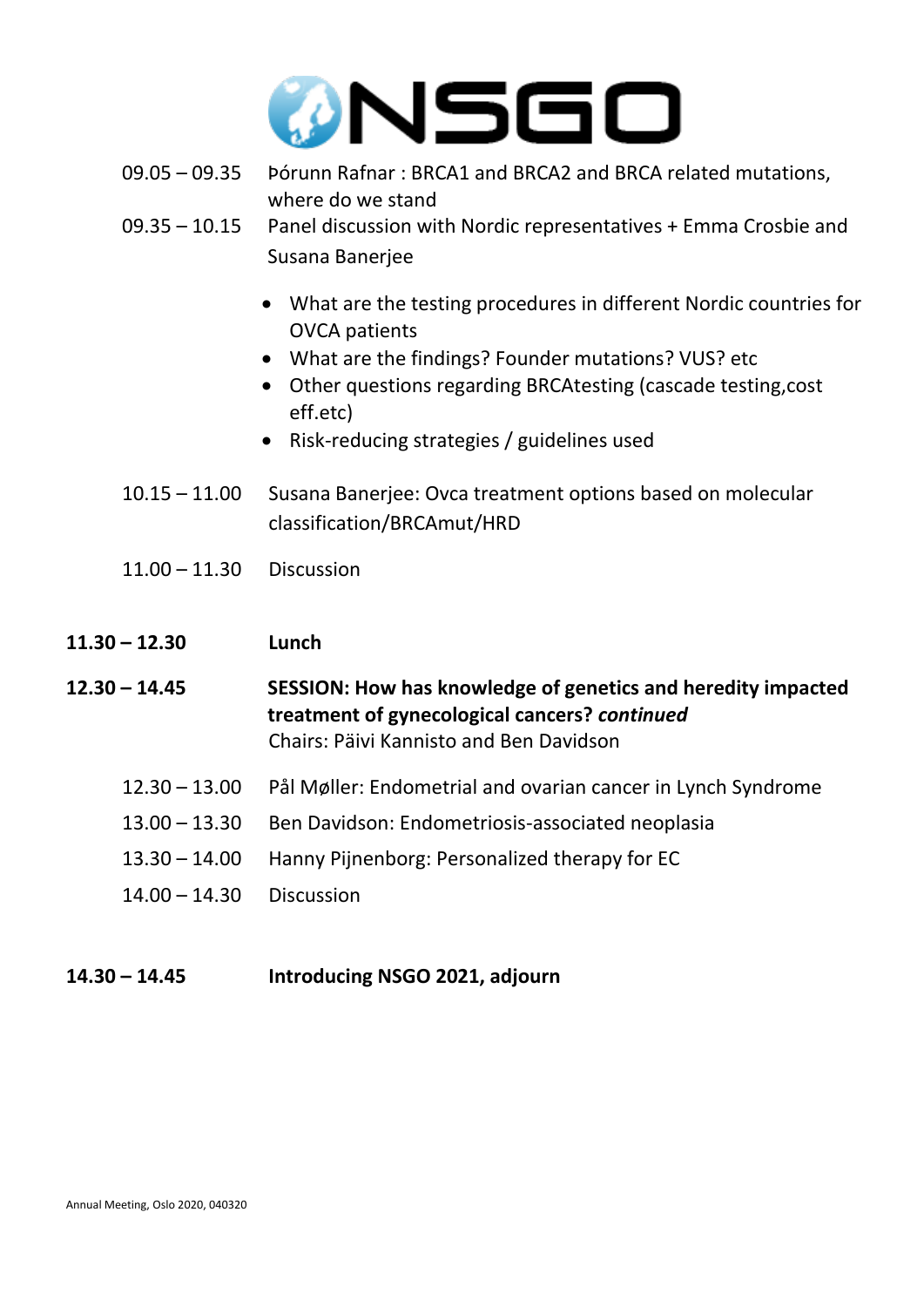

## **NSGO Gold Sponsors and Exhibitors of Annual Meeting 2020**



**NSGO Exhibitor of Annual Meeting 2020**